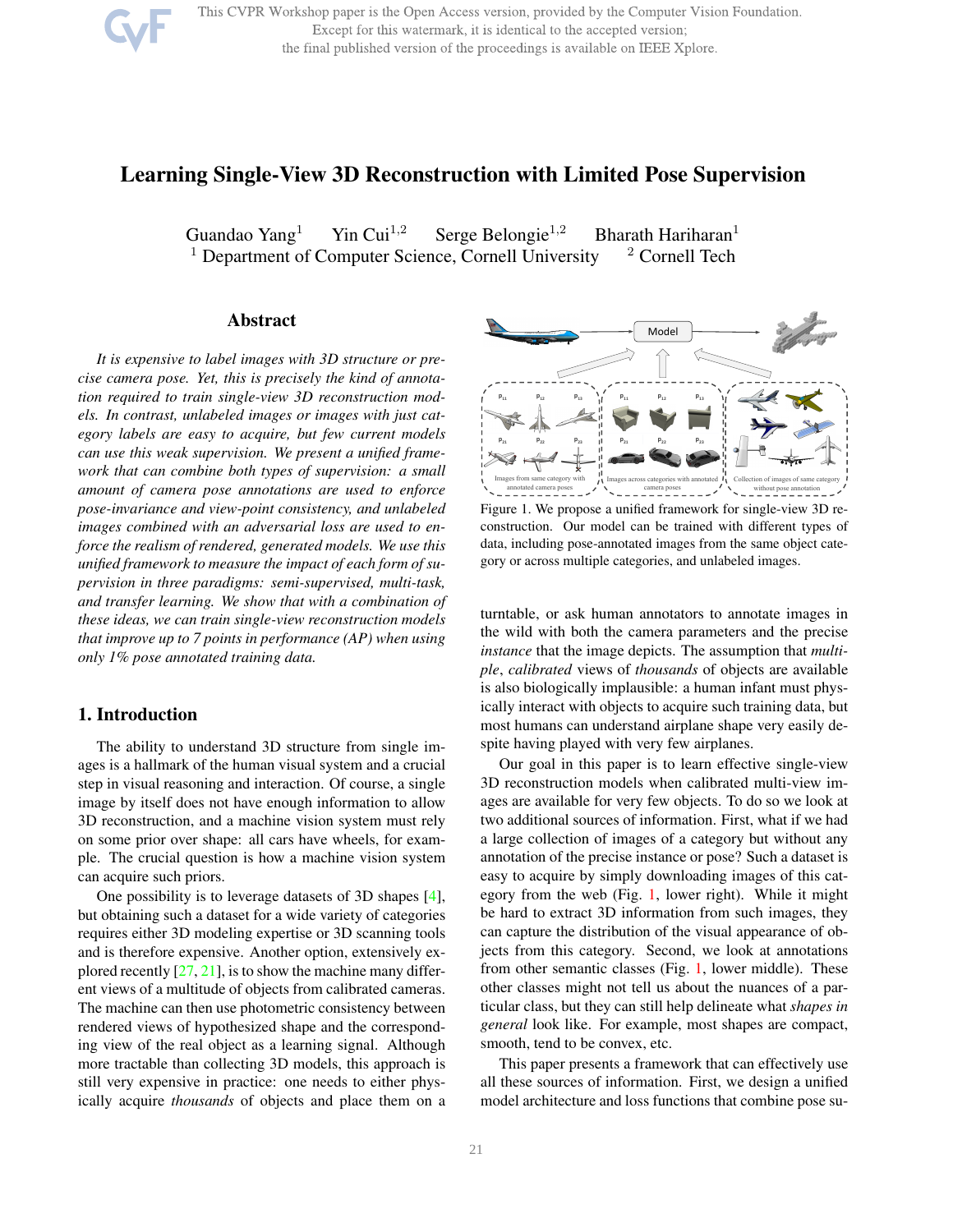

Figure 2. Different forms of training annotations for single-view 3D reconstruction. Note that some annotations (e.g. category) are cheaper to obtain than others (e.g. 3D shapes); and conversely some offer a better training signal than others.

pervision with weaker supervision from unlabeled images. Then, we use our model and training framework to evaluate and compare many training paradigms and forms of supervision to come up with the best way of using a small number of pose annotations effectively. In particular, we show that:

- 1. Images without instance or pose annotations are indeed useful and can provide significant gains in performance (up to 5 points in AP). At the same time a little bit of pose supervision  $\left( < 50 \right)$  objects) gives a large gain ( $> 20$  points AP) when compared to not using pose information at all.
- 2. Category-agnostic priors obtained by pooling training data across classes work just as well as, but not better than, category-specific priors trained on each class individually.
- 3. *Fine-tuning* category-agnostic models for a novel semantic class using a small amount (i.e. only 1%) of pose supervision significantly improves performance (up to 7 points in AP).
- 4. When faced with a novel category with nothing but a tiny set of pose-annotated images, a category-agnostic model trained on pooled data and fine-tuned on the category of interest outperforms a baseline trained on only the novel category by an enormous margin.

In summary, our results convincingly show large accuracy gains to be accrued from combining multiple sources of data (unlabeled or labeled from different classes) with a single unified model.

# 2. Training Paradigms

For single-view 3D reconstruction, we consider four types of annotations for an image as illustrated in Fig 2. Our goal is to minimize the need for the more expensive annotations (instance ID, camera pose and 3D shape). Towards this end, we look at three different training paradigms.

### 2.1. Semi-supervised single-category

In this setting, we assume all images are from a single category. Noting the fact that camera pose and modelinstance annotations are difficult to collect in the wild, we



Figure 3. Overview of the proposed model architecture.

restrict to a semi-supervised setting where only some of the images are labeled with camera pose and most of them are unlabeled. Formally, we are given a dataset of images annotated with both camera pose and the instance ID:  $X_l = \{(\mathbf{x}_{ij}, \mathbf{p}_{ij}, i)\}_{i,j}$ , where  $\mathbf{x}_{ij}$  represents the j-th image of the *i*-th instance when projected with camera pose  $p_{ij}$ . We also have a dataset without any annotation:  $\mathcal{X}_u = \{\mathbf{x}_i\}_i.$ The goal is to use  $\mathcal{X}_l$  and  $\mathcal{X}_u$  to learn a category-specific model for single image 3D reconstruction.

### 2.2. Semi-supervised multi-category

An alternative to building a separate model for each category is to build a category-agnostic model. This allows one to combine training data across multiple categories, and even use training images that do not have any category labels. Thus, instead of a separate labeled training set  $\mathcal{X}_l^c$  for each category c, here we only assume a combined dataset  $\mathcal{X}_l^{multi} = \mathcal{X}_l^{c_1} \cup \mathcal{X}_l^{c_2} \cup \cdots \cup \mathcal{X}_l^{c_n}$ . Similarly, we assume access to an unlabeled set of images  $\mathcal{X}_u^{multi}$  (now without category labels). Note that this multi-category setting is harder than the single-category since it introduces cross-category confusion, but it also allows the model to learn categoryagnostic shape information across different categories.

#### 2.3. Few-shot transfer learning

Collecting a large dataset that can cover all categories is infeasible. Therefore, we also need a way to adapt a pretrained model to a new category. This strategy can also be used for adapting a *category-agnostic* model to a specific category. We assume that for this adaptation, a dataset  $\mathcal{X}_{l}^{(new)}$  $l_l^{(new)}$  containing a very small number of images with pose and instance annotations  $(< 100$ ) are available for the category of interest. We also assume that the semi-supervised multi-category dataset described above is available as a pretraining dataset:  $\mathcal{X}_l^{pre} = \mathcal{X}_l^{multi}$  and  $\mathcal{X}_u^{pre} = \mathcal{X}_u^{multi}$ .

# 3. A Unified Framework

We need a model and a training framework that can utilize both images with pose and instance annotations, and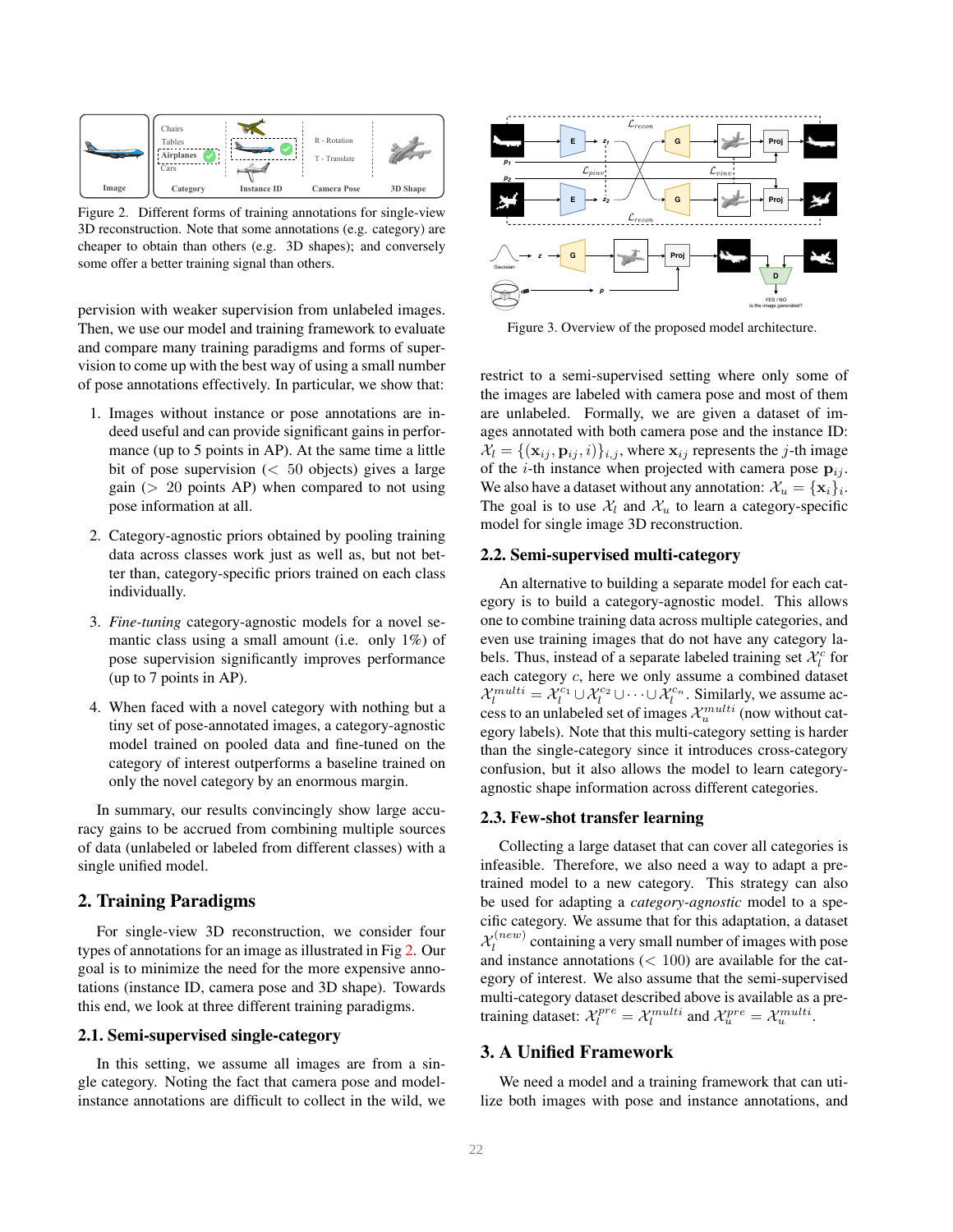images without any labels. To utilize these data, we propose a unified model architecture with an encoder E, a generator  $G$ , and a discriminator  $D$  as illustrated in Figure 3. In addition, we make use of a perspective "projector" module P that takes a voxel and a viewpoint as input, and it renders the voxel from the inputted viewpoint. The training process alternates between an iteration on images labeled with pose and instance, and an iteration on unlabeled images.

#### 3.1. Training on pose-annotated images

The encoder is provided with pairs of images  $x_{i1}, x_{i2}$ of the same 3D object  $i$  taken from different camera poses  $p_1$  and  $p_2$ , and embeds each image into latent vectors  $z_1$ ,  $z_2$ . The generator (decoder) G need to predict the 3D voxel grid from  $z_1$  and  $z_2$ . The 3D voxel grid produced by the generator should be: 1) a good reconstruction of the object and 2) invariant to the pose of the input image  $[27]$ . This requires that the latent shape representation also be invariant to the camera pose of the input image. With these intuitions in mind, we explore the following three losses.

**Reconstruction loss:** Let  $(x_1, p_1)$  and  $(x_2, p_2)$  be two pairs of image-pose pair sampled from a 3D-model, then the voxel reconstructed from  $E(\mathbf{x}_1)$  should produce the same image as  $x_2$  if projected from camera pose  $p_2$ . Same for the other view. Let  $P(\mathbf{v}, \mathbf{p})$  represent the image generated by projecting voxel v using camera pose p. We define the reconstruction loss to address this requirement as:

$$
\mathcal{L}_{recon} = ||P(G(E(\mathbf{x}_2)), \mathbf{p}_1) - \mathbf{x}_1||_{1+2} + ||P(G(E(\mathbf{x}_1)), \mathbf{p}_2) - \mathbf{x}_2||_{1+2}
$$
 (1)

where  $\|\cdot\|_{1+2} = \|\cdot\|_1 + \|\cdot\|_2$  is the summation of  $\ell_1$  and  $\ell_2$  reconstruction losses.

Pose-invariance loss on representations: Given two randomly sampled views of an object, the encoder  $E$  should be able to embed their latent representations close by, irrespective of pose. Therefore, we define a *pose-invariance* loss on the latent representations:

$$
\mathcal{L}_{pinv} = \|E(\mathbf{x}_1) - E(\mathbf{x}_2)\|_2 \tag{2}
$$

Pose-invariance loss on voxels: Similarly, the 3D voxel output reconstructed by the generator  $G$  from two different views of the same object should be the same. Thus, we introduce a *voxel-based* pose invariance loss:

$$
\mathcal{L}_{vinv} = ||G(E(\mathbf{x}_1)) - G(E(\mathbf{x}_2))||_1 \tag{3}
$$

Losses are illustrated by the dashed lines in Fig. 3. Each training step on the images with pose annotations tries to minimize the combined supervised loss.

#### 3.2. Training on unlabeled images

In order to learn from unlabeled images, we use an adversarial loss, as illustrated in the bottom of Fig. 3. When projected from a random viewpoint, the 3D voxel grid generated from G should be able to produce an image that is indistinguishable from a real image. Specifically, we first sample a vector  $z \sim \mathcal{N}(0, I)$  and a viewpoint p uniformly sampled from the range of camera poses observed in the training set. Then the generator  $G$  will take the latent vector z and reconstruct a 3D shape. This 3D shape will be projected to an image using the random pose p. No matter which camera pose we project, the projected image should look like an image sampled from the dataset.

### 4. Experiments

#### 4.1. Dataset and evaluation metrics

We use voxelized 3D shapes from the ShapeNetCore [4] dataset. We first rotate the voxelized 3D model around its center using a rotation vector  $\mathbf{r} = [r_x, r_y, 0]$  uniformly sampled from a fixed range. We then project the rotated 3D voxel into a binary mask as the image where the rotation vector r is the camera pose. A model is trained with  $r\%$ of pose supervision if  $r\%$  of model instances are annotated with poses. All training images are used as unlabeled images. We evaluate the moels using Intersection-over-Union (IoU) with threshold and Average Precision (AP).

#### 4.2. Semi-supervised single-category

In this setting, we train a separate model for each category. We experiment with varying amounts of pose supervision from 0% to 100%.

Comparison with prior work: We first compare with prior work that uses full pose/instance supervision. We train our models with 50% of the images annotated with instance and pose. Performance comparisons are shown in Table 1. The performance of our model is comparable with prior work across multiple metrics. However, note that due to differences in the setting across different approaches, the numbers are not exactly commensurate.

Are unlabeled images useful? Is using unlabeled images and an adversarial loss to provide additional supervision and regularization useful? We compare three models on the chair category: 1) a model trained with both poseannotated and unlabeled images; 2) a model trained on just the pose-annotated images; and 3) a model trained on only the unlabeled images. Fig. 4 shows that pose supervision is necessary as  $1\%$  of pose supervision significantly increases the performance over the unsupervised model. Second, the model that combines pose annotations with unlabeled images outperforms the one that uses only pose-annotated images. The lesser the pose annotation available, the larger the gain. When there are enough images with pose annotations  $(e.g. > 50\%)$ , leveraging unlabeled data is unnecessary.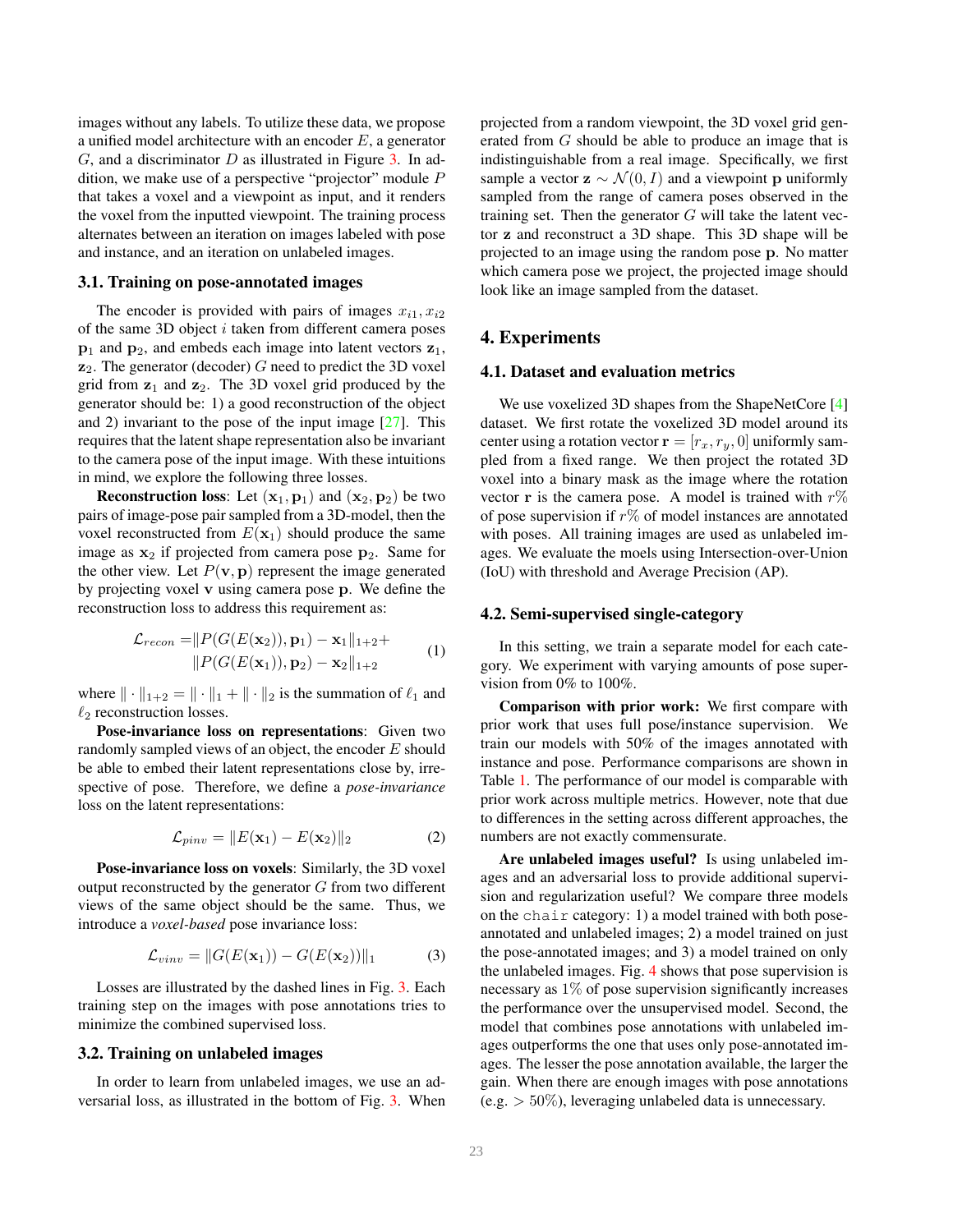Table 1. Comparison between our model and prior work on single-view 3D reconstruction (single category).

|           | <b>MVC [20]</b> | McRecon $[10]$ |                 | <b>PTN</b> [27]          | Ours (50% pose annotations) |      |             |             |
|-----------|-----------------|----------------|-----------------|--------------------------|-----------------------------|------|-------------|-------------|
| Category  | IoU             | AP             | $\rm IoU_{0.4}$ | $\rm IoU_{0.5}$          | IoU                         | AP   | $IoU_{0.4}$ | $IoU_{0.5}$ |
| airplanes | 0.55            | 0.59           | 0.37            |                          | 0.57                        | 0.75 | 0.56        | 0.57        |
| cars      | 0.75            | 0.82           | 0.56            | $\overline{\phantom{a}}$ | 0.78                        | 0.92 | 0.77        | 0.77        |
| chairs    | 0.42            | 0.48           | 0.35            | 0.49                     | 0.44                        | 0.60 | 0.43        | 0.42        |



Figure 4. Comparison between three variations of our models.

| Table 2. Performance of category-agnostic models. |      |        |       |      |  |  |  |  |
|---------------------------------------------------|------|--------|-------|------|--|--|--|--|
|                                                   |      | Single | Multi |      |  |  |  |  |
| Test categories                                   | IoU  | ΑP     | IoU   | ΑP   |  |  |  |  |
| airplanes                                         | 0.57 | 0.75   | 0.57  | 0.73 |  |  |  |  |
| cars                                              | 0.78 | 0.92   | 0.78  | 0.93 |  |  |  |  |
| chairs                                            | 0.44 | 0.60   | 0.44  | 0.57 |  |  |  |  |

#### 4.3. Semi-supervised multi-category

We next experiment with a *category-agnostic* model on combined training data from 3 categories. Results are reported in Table 2. With the same amount of pose supervision (50%) for each category, the category-agnostic model achieves similar performance compared with the categoryspecific models. This suggests that the model is able to remedy the removal of category information by learning a category-agnostic representation.

#### 4.4. Few-shot transfer learning

To evaluate whether the model can *transfer* the knowledge and adapt it to a new class with very limited annotated training data, we use the category-agnostic model, pre-trained on the dataset described in Sec 4.3, and adapt it to three *unseen* categories: benches, vessels, and carbinets. For each of the novel categories, only 1% of the pose-annotated data is provided (i.e. each novel category contains about 13 3D-shapes).

We compare three models in this experiment. From scratch: a model trained from scratch on the given novel category without using any pre-training; Out-of-Category [27]: the pre-trained category-agnostic model directly applied on the novel classes without any additional training; and Fine-tuning: a pre-trained category-agnostic model fine-tuned on the given novel category. The finetuning is done by fixing the encoder and training the gener-



Figure 5. Few-shot transfer learning on novel categories. Each column represents the performance on a novel category (IoU in top row and AP in bottom row). Notice that the horizontal axis shows the amount of pose annotated supervision in *pre-training*.

Table 3. Different training strategies on chairs with 1% pose.

| Model    | <b>IoU</b> | AP     |
|----------|------------|--------|
| S, P     | 0.2913     | 0.3800 |
| S, U     | 0.2065     | 0.2180 |
| $S, P+U$ | 0.3175     | 0.4162 |
| М        | 0.3104     | 0.3859 |
| FT.      | 0.3250     | 0.4247 |

ator only using pose-annotated images for a few iterations. In this experiment, we varies the amount of pose annotations used for pre-traning. The results are shown in Fig. 5. We observe that fine-tuning a pre-trained model for a novel category performs much better than training from scratch without pre-training. Compared with the out-of-category baseline, fine-tuning improves the performance a lot upon directly using the pre-trained model, especially in the case of limited pose supervision.

#### 4.5. How best to use limited annotation?

We now have all the ingredients necessary to answer the question: given a very small number of pose annotations, what is the best way to train a single-view 3D reconstruction model? Table 3 compares multiple training strategies on chairs: using just the pose-annotated images of chairs  $(S, P)$ , using just unlabeled images of chairs  $(S, U)$ , using both pose-annotated and unlabeled images of chairs (S, P+U), combining multiple categories to train a categoryagnostic model (M), and fine-tuning a category-agnostic model for chairs (FT). The fine-tuned model works best.